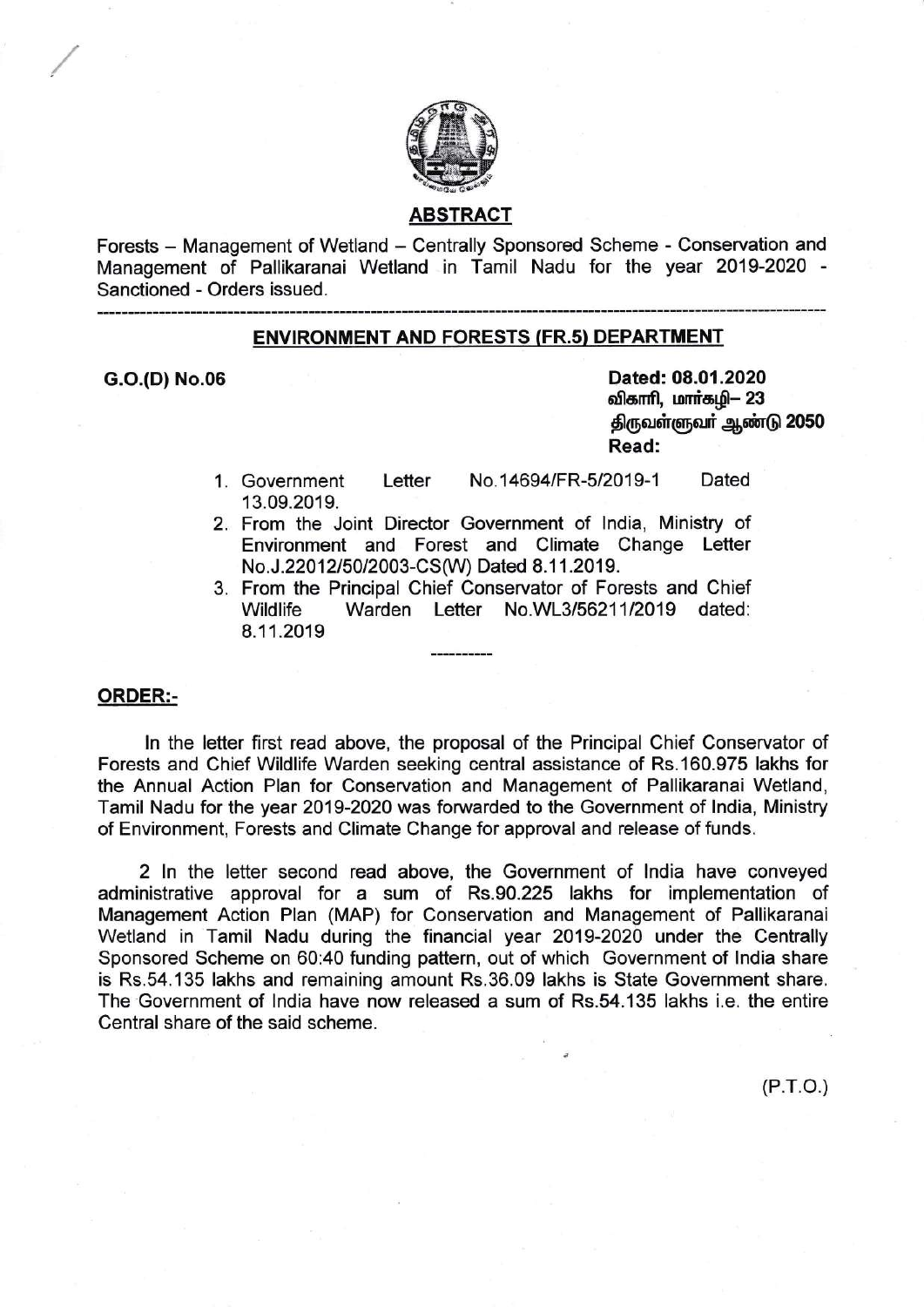3. ln the letter third read above, the Principal Chief Conservator of Forests and Chief Wildlife Warden has therefore requested the Government to accord administrative approval and to release a sum of Rs.90.225 lakhs (Government of lndia share of Rs.54.135 lakhs + State share of Rs.36.09 lakhs) to implement the scheme of conservation and management of Pallikaranai Wetland during the year 2019-2020.

4. The Government after careful consideration accord administrative and financial approval for a sum of Rs 90.225 lakhs (Rupees ninety lakhs, twenty two thousand and five hundred only) (Government of lndia share of Rs.54.135 lakhs + State share of Rs.36.09 lakhs) to implement the scheme of conservation and management of Pallikaranai Wetland during 2019-2020.

5. The expenditure sanctioned in para 4 above shall be debited to the following head of account:-

> "4406 Capital Outlay on Forestry and Wildlife 02 Environmental Forestry and Wildlife - 110 Wildlife Schemes shared between State and Centre -UP Conservation and Management of Pallikaranai Wetland in - <sup>416</sup> Major Works - 01 Major Works (IFHRMS DPC 4406 02 110 UP 416 01)"

(Old DPC: 4406-02-110-UP- 16 04)"

6. Necessary funds will be provided in Revised Estimate / Final Modified Appropriation 2019-2020. Pending provision of funds in Revised Estimate / Final Modified Appropriation 2019-2020, the Principal Chief Conservator of Forests is authorized to draw and utilize the amount sanctioned in para 5 above. However, this expenditure shall be brought to the notice of the Legislature by Specific Inclusion in the Supplementary Estimate 2019-2020. The Principal Chief Conservator of Forests is directed to include this item of expenditure while sending the proposal for Revised Estimate / Final Modified Appropriation 2019-2020 and also send draft explanatory note for inclusion of the expenditure in the Supplementary Estimate to Government in Finance (AHD&F / BG-l) Department without fail. .

7. The Principal Chief Conservator of Forests and Chief Wildlife Warden shall ensure that the expenditure does not exceed the sanctioned amount and the Utilization Certificate shall be sent to Government of lndia in time. He is also to ensure that the terms and conditions laid down by the Government of lndia in their letter second read above should be followed strictly.

...3...